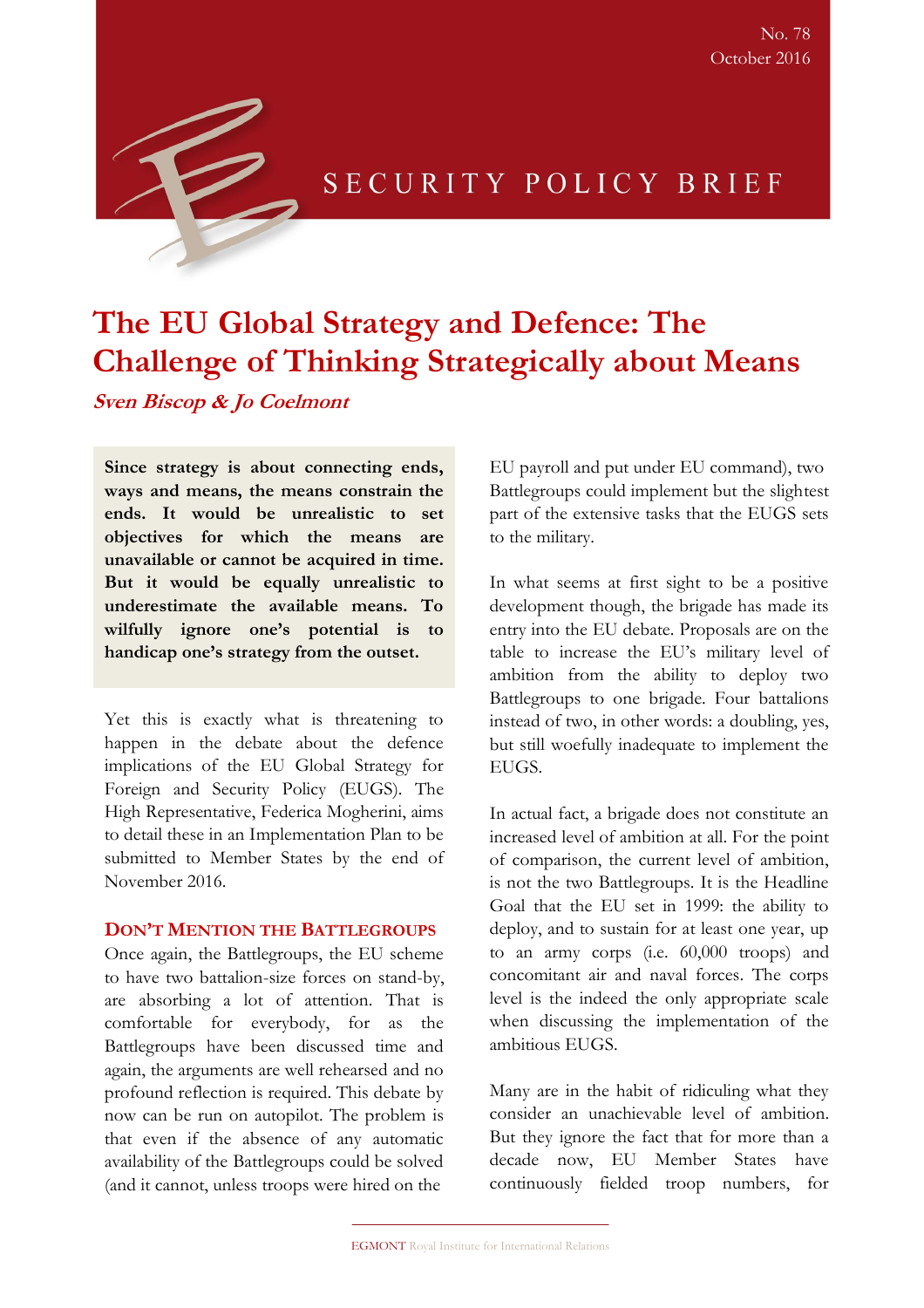CSDP, NATO, UN and coalition operations, which when taken together easily add up to the Headline Goal and more. Furthermore, even a quick look at all ongoing operations in which forces from EU Member States are engaged and at the theatres in which the need for additional deployments is very likely, immediately reveals that the equivalent of – at least – a corps is definitely required if we want to deal with all of today's challenges.

### **DON'T PREPARE FOR THE PAST WAR**

To this day, however, EU Member States cannot deploy such numbers alone for any longer period of time. They can only do so if the US provides the bulk of the strategic enablers. And in practice they count on the availability of US forces and US political will to act as a strategic reserve as well. For contrary to good military practice, EU Member States have insufficient capabilities to simultaneously deploy troops up to the equivalent of a corps and have as many again in reserve in case an operation goes awry. In the military field therefore, EU Member States do not possess strategic autonomy.

Yet that is the objective that the EUGS has set: not only does the Strategy increase the tasks for the military, it also commits Member States to undertake these tasks alone if and when necessary. The need for strategic autonomy is obvious: regardless of who wins the presidential elections in the US, if one candidate considers statements about dissolving NATO to be a vote-winner, it means that for more than just a marginal segment of US opinion commitment to European security is less evident than it once was. If Europeans do not demonstrate the will and ability to do more, they are at great risk of losing their allies across the Atlantic.

But, the argument will be raised, once Brexit happens and the British contribution is deducted from the EU force catalogue, the corps level will definitely be out of sight, let alone strategic autonomy. For sure, British capabilities cannot be easily compensated for by the remaining Member States' existing capabilities. For one, however, British forces will not disappear, and Britain will still be in Europe, so when a crisis threatens the security of Europe, it threatens the security of the UK as well. If military action is called for, Britain is more likely to participate than not, even though after Brexit it will most probably no longer be formally engaged in the Headline Goal process.

Furthermore, together the EU27 still spend more than €175 billion per year on defence, for a total of more than 1.35 million troops. Even without the UK therefore, achieving the current corps-level Headline Goal – which, lest we forget, in 1999 was set for a Union of just fifteen – should be eminently feasible. As should be the new objective of achieving strategic autonomy at this level, over time.

Over time, for it would be a major mistake indeed to limit the EU level of ambition to existing capabilities today. An ambition is a project to be realised in the future. It is to guide the acquisition of new capabilities, in the long term. Now is the time to decide which capabilities Europe needs in twenty years' time and beyond. That similarly implies looking at the potential threats and challenges in 2035 and beyond as well, and not just at today's security environment.

## **CONCLUSION: AIM HIGH**

The Implementation Plan stands or falls with defining the level of ambition: which military means are the EU Member States willing to devote to the implementation of the EUGS? Regardless of whether in an actual future contingency EU Member States choose to deploy through CSDP, NATO the UN or an ad hoc coalition, autonomously or with the US: if capability development is not set on track now, there will be no European contribution in